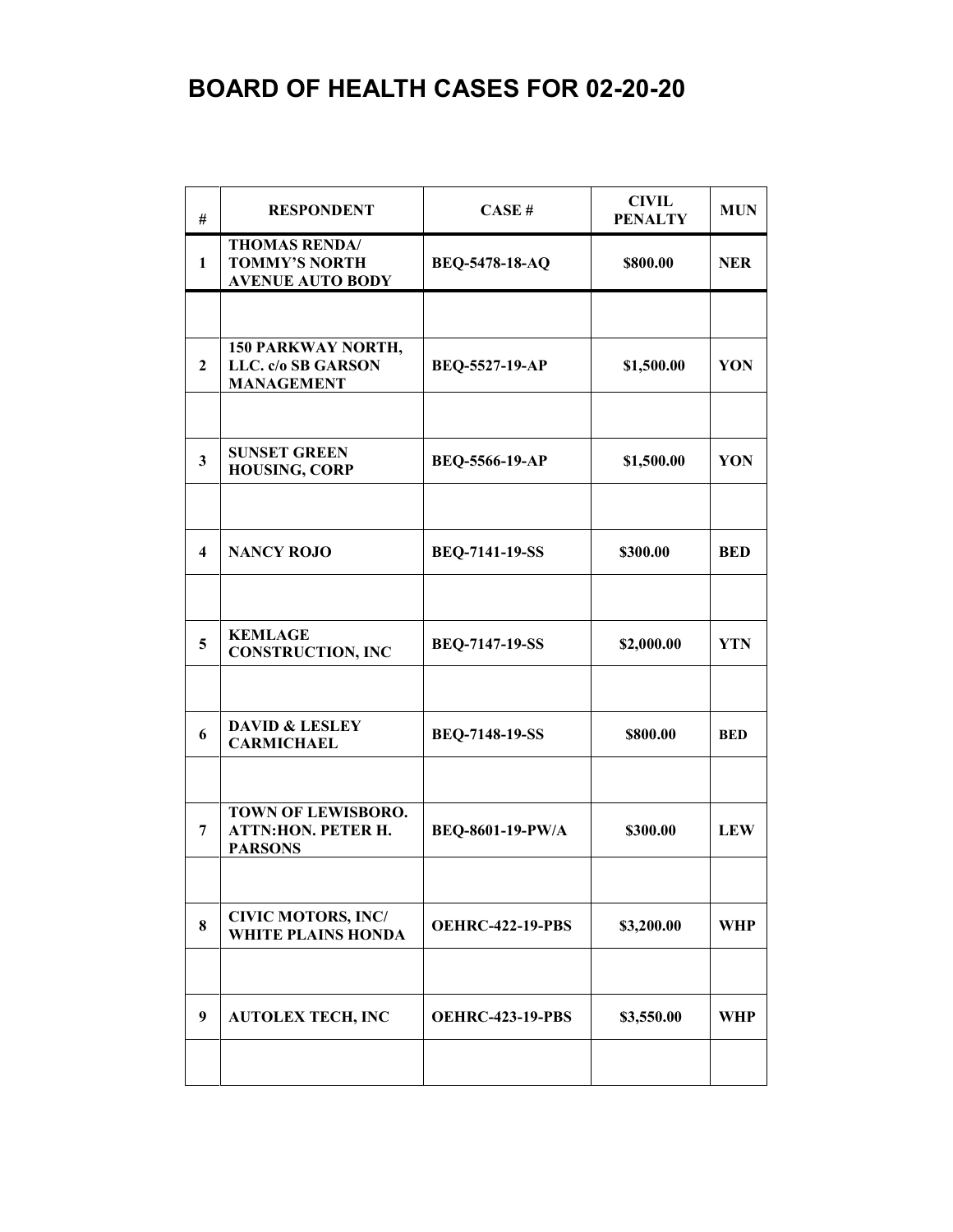## **BOARD OF HEALTH CASES FOR 02-20-20**

| #  | <b>RESPONDENT</b>                                                       | CASE#                                 | <b>CIVIL</b><br><b>PENALTY</b> | <b>MUN</b> |
|----|-------------------------------------------------------------------------|---------------------------------------|--------------------------------|------------|
| 10 | <b>NATIONAL STANDBY</b><br><b>REPAIR, INC</b>                           | <b>OEHRC-425-19-PBS</b>               | \$1,750.00                     | <b>CRO</b> |
|    |                                                                         |                                       |                                |            |
| 11 | <b>LOCUST AVENUE GAS</b><br><b>STATION, INC</b>                         | <b>OEHRC-601-19-PBS</b>               | \$10,750.00                    | <b>COR</b> |
|    |                                                                         |                                       |                                |            |
| 12 | <b>MILE SQUARE</b><br><b>TRANSPORTATION,LLC</b>                         | <b>OEHRC-900-19-PBS</b>               | \$5,800.00                     | <b>MMV</b> |
|    |                                                                         |                                       |                                |            |
| 13 | <b>WHITE PLAINS</b><br><b>SERVICE STATION, INC</b>                      | <b>OEHRC-1510-19-</b><br><b>PBS/C</b> | \$2,000.00                     | <b>WHP</b> |
|    |                                                                         |                                       |                                |            |
| 14 | <b>TOWN OF CORTLANDT</b>                                                | <b>OEHRC-1511-19-PBS</b>              | \$1,600.00                     | <b>COR</b> |
|    |                                                                         |                                       |                                |            |
| 15 | <b>GOLD DUCT NEW</b><br><b>BEGIN (HOOD</b><br><b>CLEANING</b> )         | <b>OEHRC-1509-19-</b><br>SP/A         | \$3,000.00                     | <b>WHP</b> |
|    |                                                                         |                                       |                                |            |
| 16 | <b>B2B AUTO CARE, INC/</b><br><b>CITGO MART</b>                         | <b>PHP-023-19-ATUPA</b>               | \$2,600.00                     | <b>PEL</b> |
|    |                                                                         |                                       |                                |            |
| 17 | <b>EL CORRAL MEXICAN</b><br>FOOD, INC/ EL CORRAL<br><b>MEXICAN FOOD</b> | <b>PHP-7534-19-FSE</b>                | \$300.00                       | YON        |
|    |                                                                         |                                       |                                |            |
| 18 | FONDA 5 DE MAYO,<br><b>INC/FONDA 5 DE MAYO</b>                          | <b>PHP-7535-19-FSE</b>                | \$400.00                       | YON        |
|    |                                                                         |                                       |                                |            |